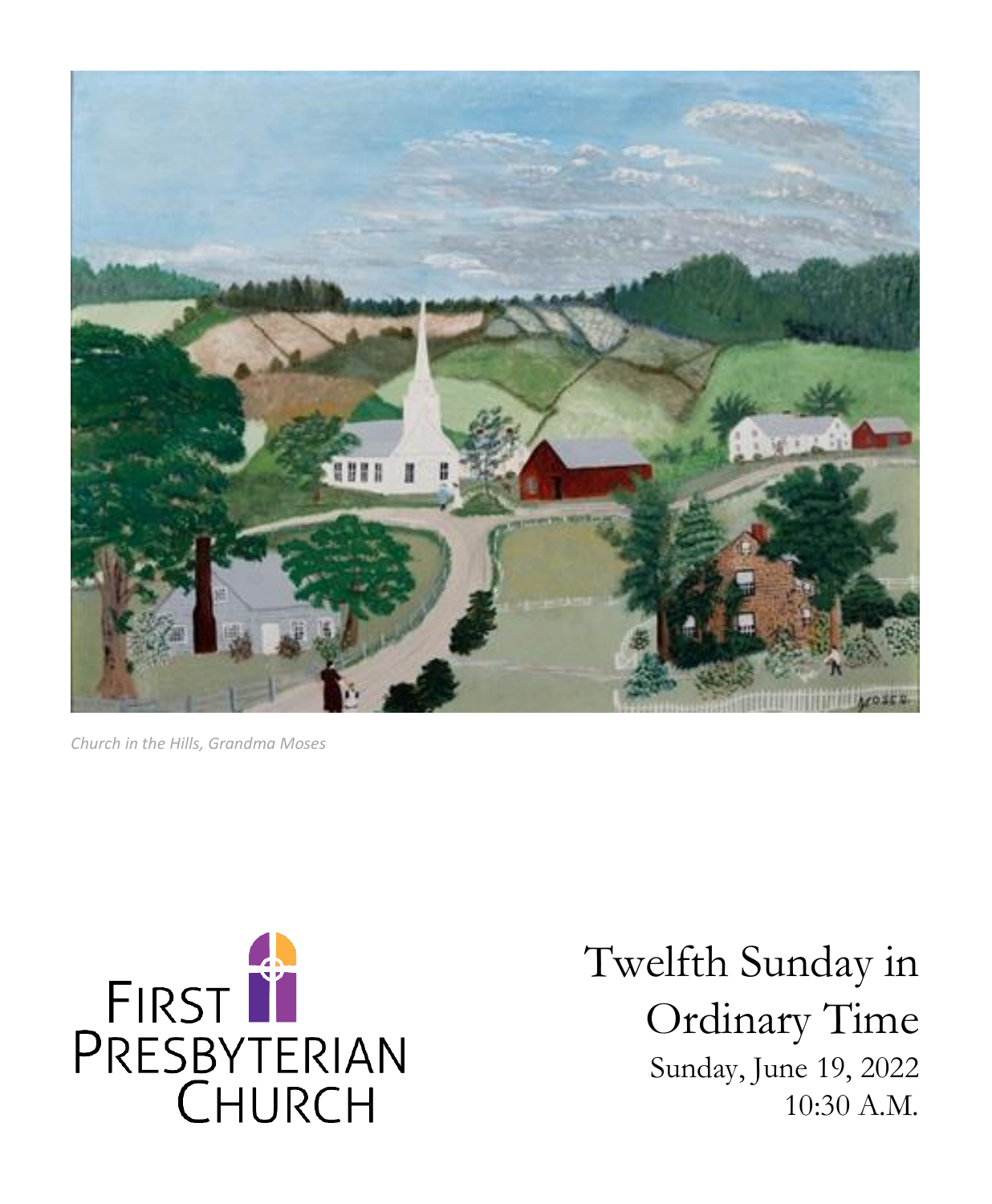## **SERVICE FOR THE LORD'S DAY**

## **THE GATHERING**

**PRELUDE** 

## WELCOME & ANNOUNCEMENTS The Lord be with you. **And also with you.**

INTROIT *There's a New Name Written Down in Glory Just a Closer Walk with Thee* Men's Chorus

#### \*CALL TO WORSHIP

Brethren, we have met to worship

#### **And adore the Lord our God.**

Will you pray with all your power, while we try to preach the Word? **All is vain unless the Spirit of the Holy One comes down.** Sisters pray and holy manna will be showered all around. **Let us love our God supremely, let us love each other, too.** Let us love and pray for sinners, till our God makes all things new. **Let us pray and holy manna will be showered all around.**

#### \*HYMN MEDLEY

*What a fellowship, what a joy divine, leaning on the everlasting arms; what a blessedness, what a peace is mine, leaning on the everlasting arms. Leaning, leaning, safe and secure from all alarms; leaning, leaning, leaning on the everlasting arms.* 

*I come to the garden alone, while the dew is still on the roses; And the voice I hear, falling on my ear, the Son of God discloses. And He walks with me, and He talks with me, And He tells me I am His own, And the joy we share as we tarry there, none other has ever known.*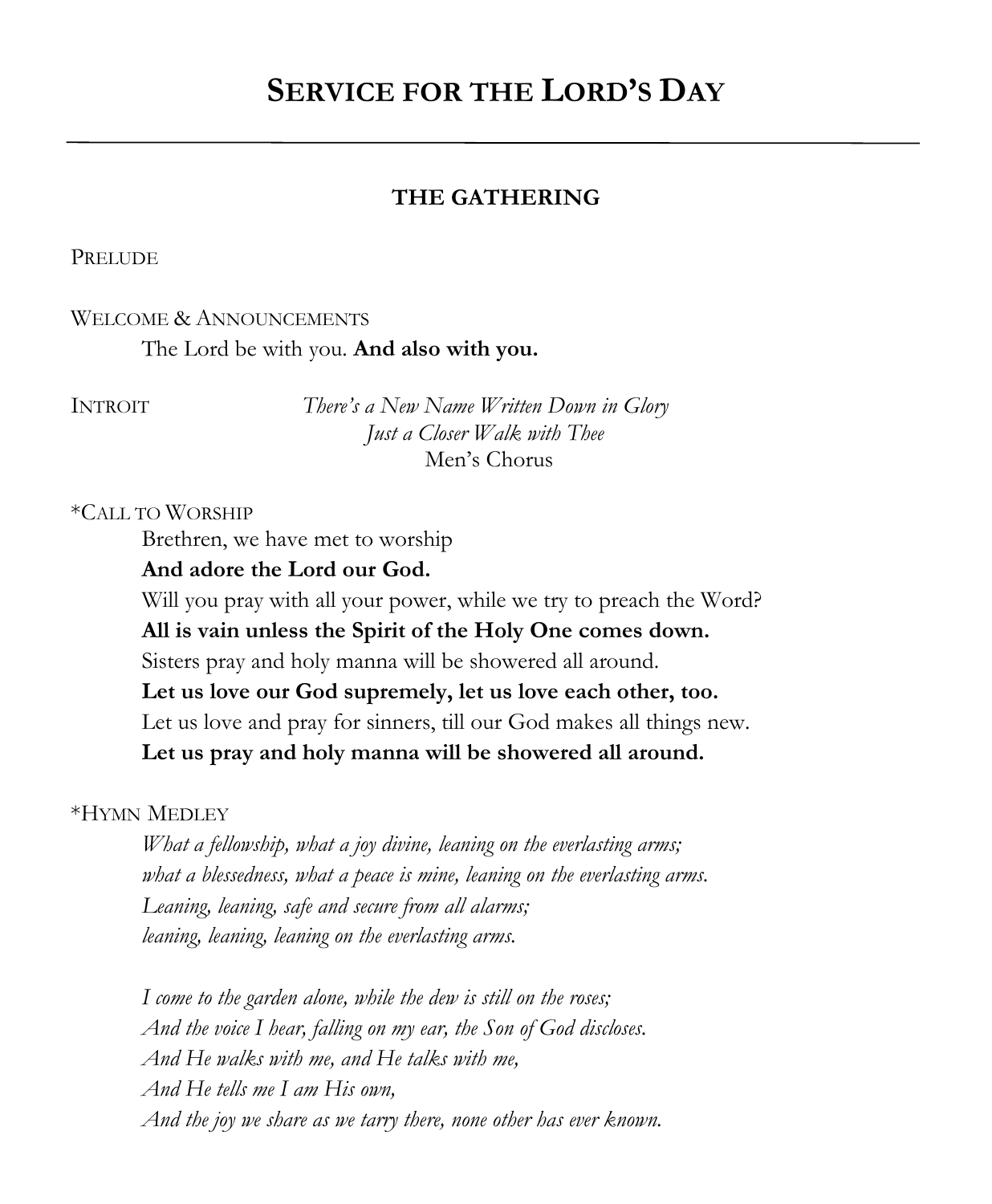*On a hill far away stood an old rugged cross, the emblem of suffering and shame; and I love that old cross where the dearest and best for a world of lost sinners was slain. So I'll cherish the old rugged cross, till my trophies at last I lay down; I will cling to the old rugged cross, and exchange it some day for a crown.*

*Standing on the promises of Christ, my King, through eternal ages let his praises ring; Glory in the highest, I will shout and sing, Standing on the promises of God. Standing, standing, Standing on the promises of God, my Savior; Standing, standing, I'm standing on the promises of God.*

#### TIME WITH YOUNG DISCIPLES Diane Bowers

May God be with you in worship here. **May God be with you in worship there.**

*Children may depart the sanctuary with their teacher for our Summer of Sharing program. They will return to the sanctuary before communion.*

#### CALL TO RECONCILIATION Will Thompson, Hymn 418

*Softly and tenderly Jesus is calling, calling for you and for me. See, on the portals he's waiting and watching, watching for you and for me. "Come home. You, who are weary, come home." Earnestly, tenderly, Jesus is calling, calling, "O sinner, come home."* 

Trusting in God's grace, let us confess our sin.

#### PRAYER OF CONFESSION

**Merciful and gracious God, we walk in a way that is not good. We follow our own devices. We ignore your image in ourselves and in our neighbors. Do not turn away from us, O God, but hear our cry for blessing. Lead us out of the tombs we inhabit. Guide us into your light so that we may walk in your way.**  *Silence is kept.*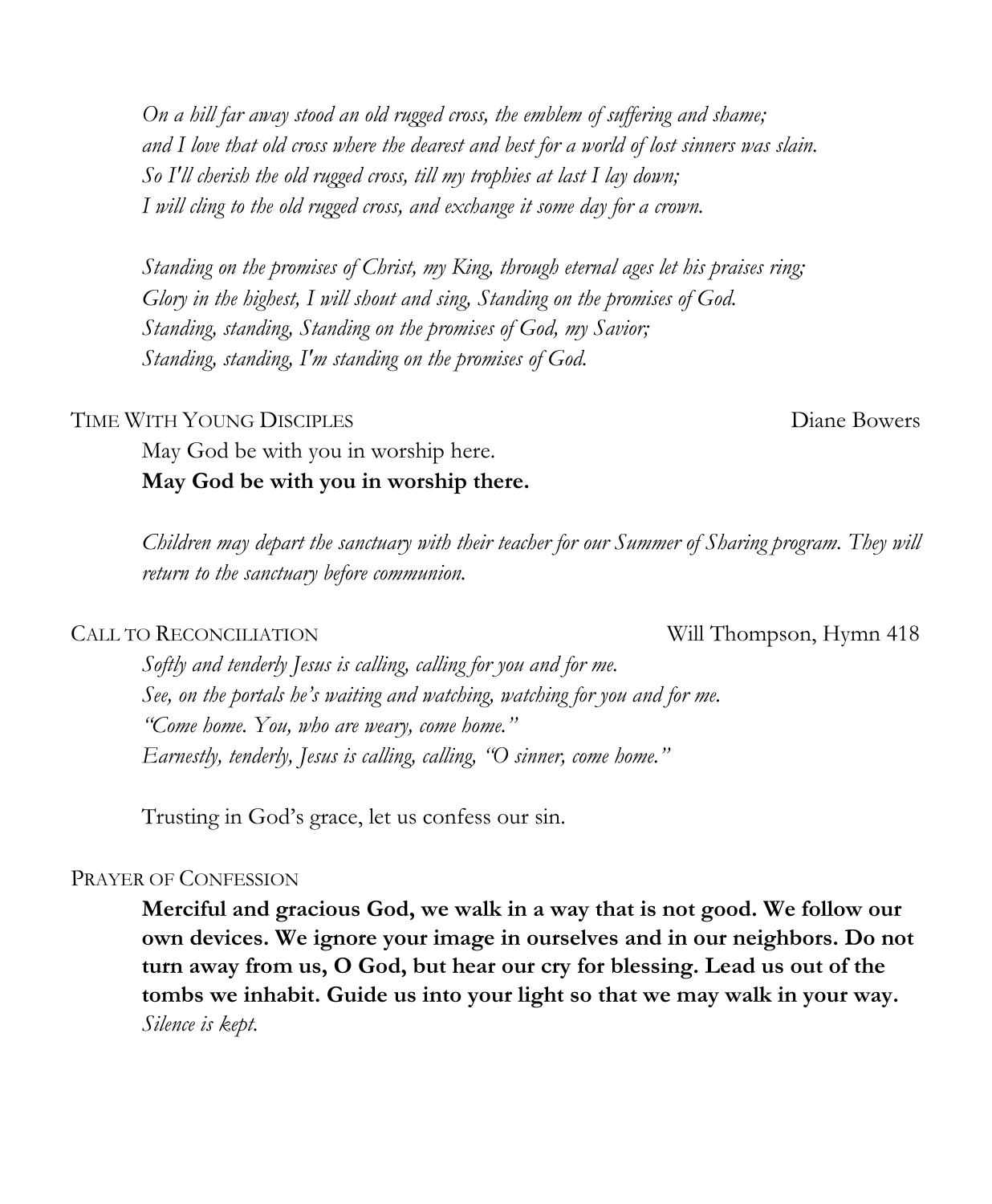#### SUNG RESPONSE

*Have thine own way, Lord; have thine own way. Thou art the potter, I am thy clay. Mold me and make me after thy will. While I am waiting, yielded and still.*

## POURING OF THE BAPTISMAL WATER Remember your baptism and be thankful!

#### ASSURANCE OF PARDON

You belong to Christ and are heirs of the promise of freedom. In full assurance of justification by grace through faith, by the authority of God's beloved Son, I declare to you the absolute forgiveness of all your sins. In the name of the blessed Trinity, One God. **Amen.**

#### \*SUNG RESPONSE

*To God be the glory; great things he has done! So loved he the world that he gave us his Son, who yielded his life an atonement for sin, and opened the life-gate that all may go in. Praise the Lord, praise the Lord; let the earth hear his voice! Praise the Lord, praise the Lord; let the people rejoice! O come to the Father through Jesus the Son, and give him the glory: great things he has done!*

#### \*PASSING OF THE PEACE

Since we have been reconciled to God, let us also be reconciled to one another. The peace of our Lord Jesus Christ be with you all. **And also with you.**

#### \*SUNG RESPONSE (Hymn 623)

*As I went down to the river to pray, studyin' about that good old way, and who shall wear the starry crown, good Lord, show me the way. Oh, sisters, let's go down, let's go down, come on down. Oh, sisters, let's go down, down to the river to pray.* 

*Oh, brothers… Oh, children… Oh, sinners…*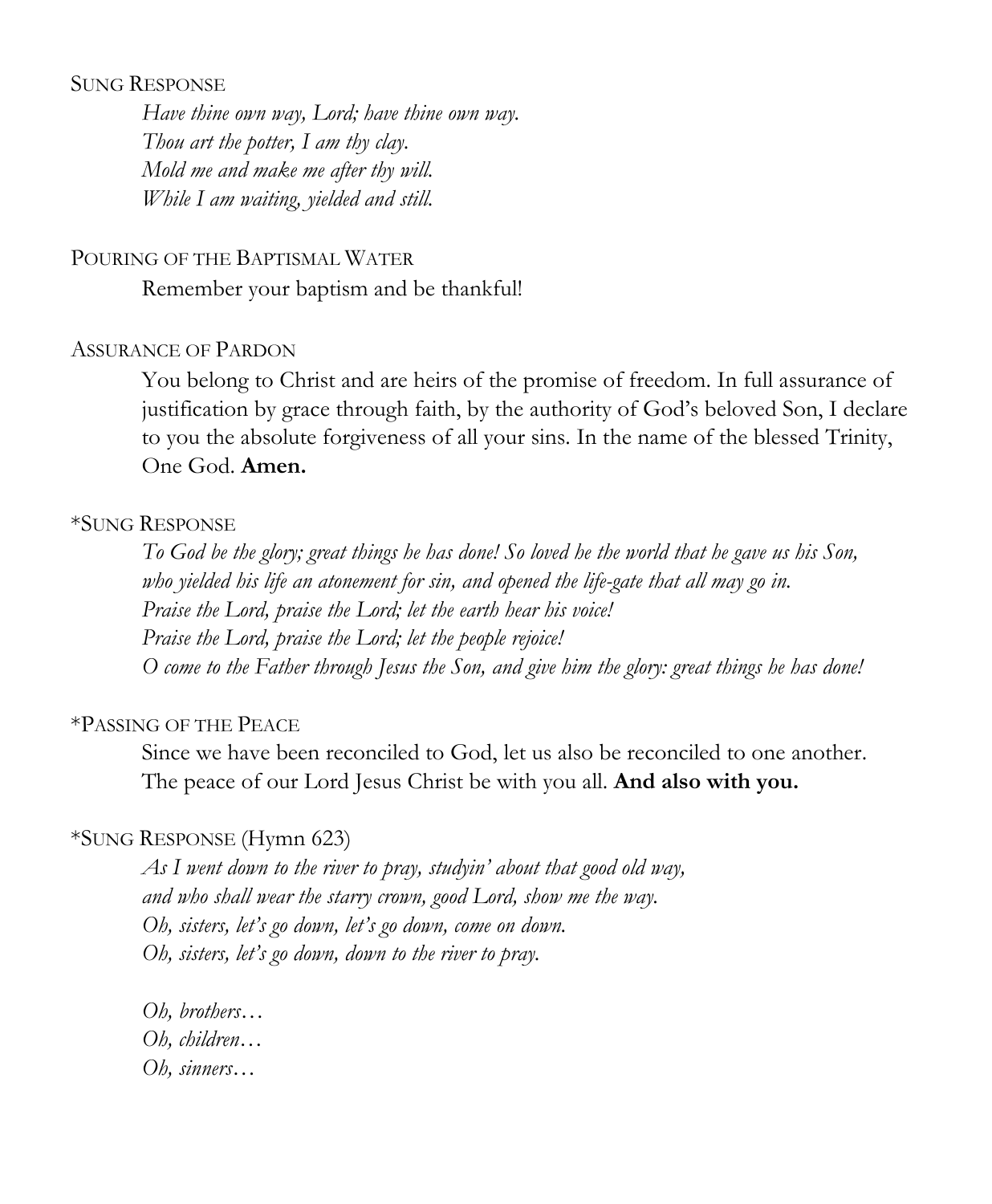## **THE WORD**

#### PRAYER FOR ILLUMINATION

Lord, open our hearts and minds by the power of your Holy Spirit, that as the Scriptures are read and your Word is proclaimed, we may hear with joy what you say to us today. **Amen.**

#### SUNG RESPONSE

*This is my story, this is my song, praising my Savior all the day long. This is my story, this is my song, praising my Savior all the day long.*

#### READINGS FROM SCRIPTURE

| Psalms 42 & 43 | A song of God's covenant people. <b>Amen.</b>        |                 |
|----------------|------------------------------------------------------|-----------------|
| Luke 8:26-39   | The Gospel of the Lord. May Jesus Christ be praised. |                 |
| SERMON         | "When Pigs Fly"                                      | Rev. Matt Curry |

#### \*AFFIRMATION OF FAITH *Apostles' Creed*

**I believe in God, the Father almighty, creator of heaven and earth. I believe in Jesus Christ, God's only Son, our Lord, who was conceived by the Holy Spirit, born of the Virgin Mary, suffered under Pontius Pilate, was crucified, died, and was buried; he descended to the dead. On the third day he rose again; he ascended into heaven, he is seated at the right hand of the Father, and he will come to judge the living and the dead. I believe in the Holy Spirit, the holy catholic church, the communion of saints, the forgiveness of sins, the resurrection of the body, and the life everlasting. Amen.**

## **THE EUCHARIST**

INVITATION TO THE OFFERING

MUSIC FOR THE OFFERING *I Saw the Light* Hank Williams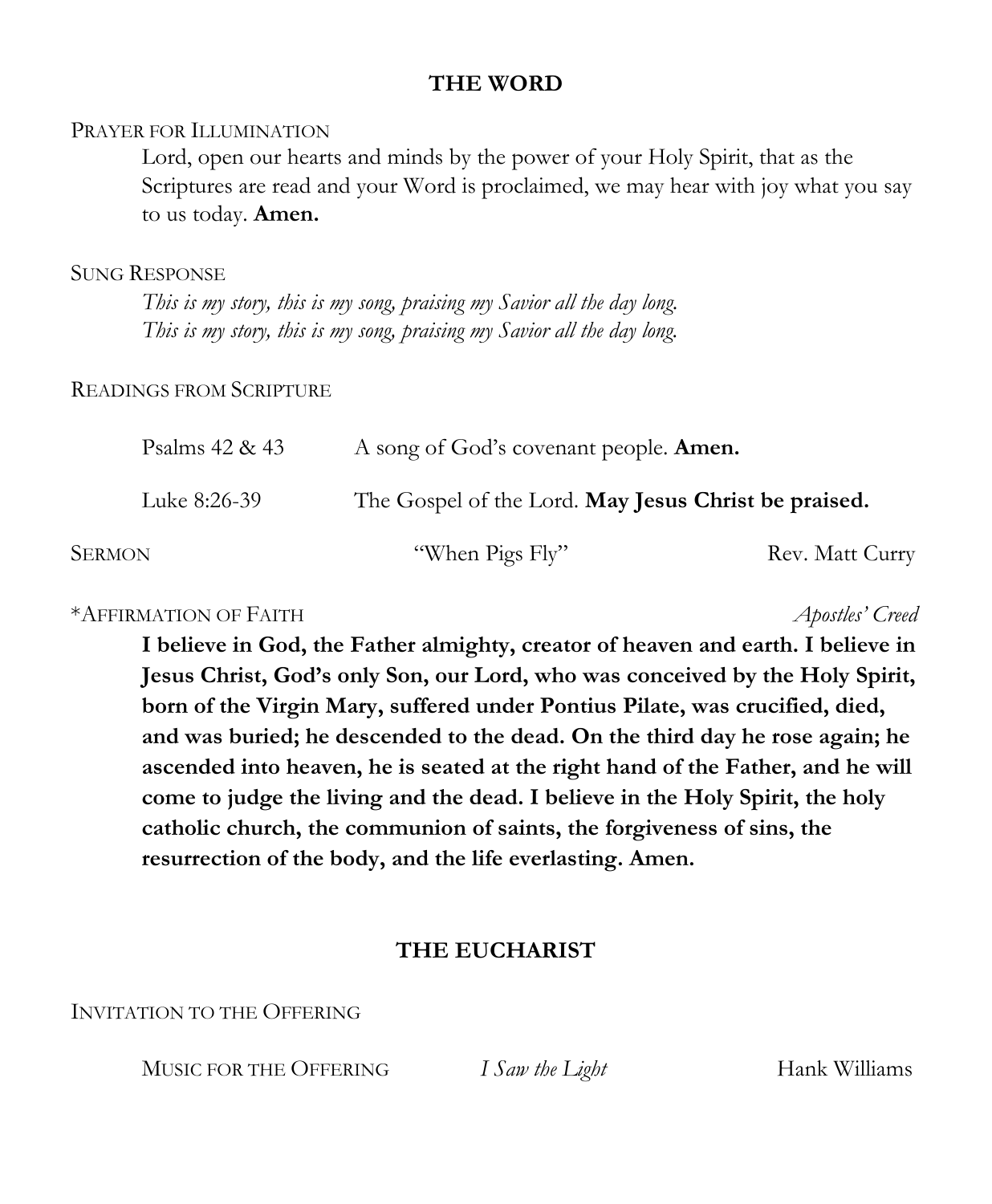\*THE DOXOLOGY (Hymn 606) OLD HUNDREDTH

*Praise God, from whom all blessings flow; Praise God, all creatures here below; Praise God above, ye heavenly host; Praise Father, Son, and Holy Ghost. Amen.*

#### INVITATION TO THE LORD'S TABLE

#### THE GREAT PRAYER OF THANKSGIVING

The Lord be with you. **And also with you.** Lift up your hearts. **We lift them up to the Lord.** Let us give thanks to the Lord our God. **It is right to give our thanks and praise…** …who forever sing to the glory of your name:

*Holy, holy, holy Lord, God of power and might. Heaven and earth are full of your glory. Hosanna in the highest. Blessed is he who comes in the name of the Lord. Hosanna in the highest. Hosanna in the highest!*

#### THE LORD'S PRAYER

**Our Father, who art in heaven, hallowed be thy name, thy kingdom come, thy will be done, on earth as it is in heaven. Give us this day our daily bread; and forgive us our debts, as we forgive our debtors; and lead us not into temptation, but deliver us from evil. For thine is the kingdom, and the power, and the glory, forever. Amen.**

#### BREAKING OF THE BREAD & THE COMMUNION OF THE PEOPLE

*All who seek God are invited to the table, regardless of church affiliation or any other condition or identity. You may take communion by taking a small piece of bread and dipping it in the cup. Prepackaged elements are also available in baskets for a contact-free option.*

## PRAYER AFTER COMMUNION *Ps. 103:1-2*

Bless the Lord, O my soul; **And all that is within me, bless God's holy name.** Bless the Lord, O my soul; **And forget not all God's benefits.**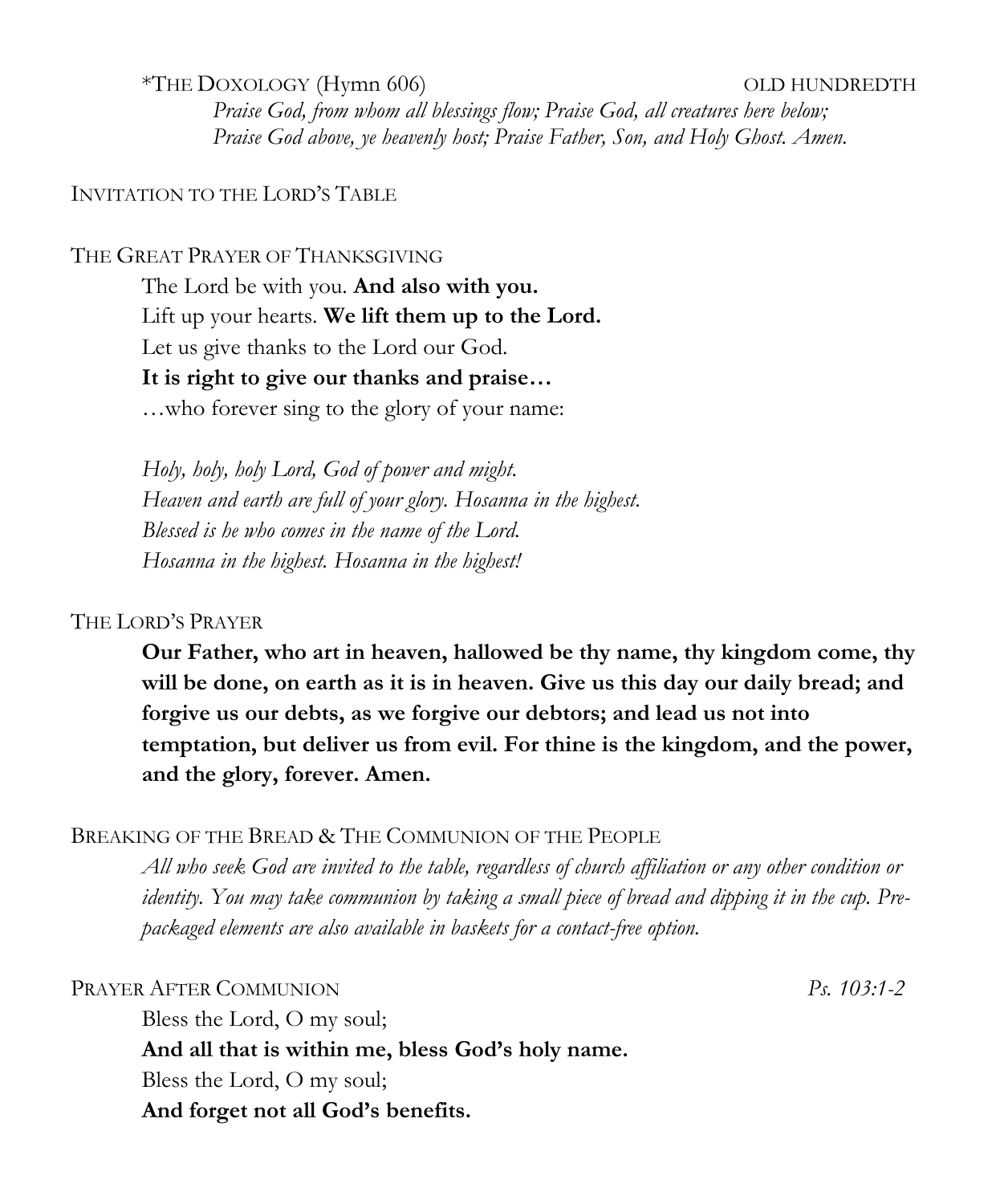## **THE SENDING**

\*HYMN *I'll Fly Away* 

*Some glad morning when this life is o'er, I'll fly away; To a home on God's celestial shore, I'll fly away.*

#### **Chorus:**

*I'll fly away, Oh Glory, I'll fly away; When I die, hallelujah, by and by, I'll fly away.*

*When the shadows of this life have gone, I'll fly away; Like a bird from prison bars has flown, I'll fly away. (Chorus)*

*Just a few more weary days and then, I'll fly away; To a land where joy shall never end, I'll fly away. (Chorus)* 

\*CHARGE AND BENEDICTION

\*POSTLUDE

*\*Rise in body or spirit*

## **LEADING OUR WORSHIP TODAY**

Preacher: *Rev. Matt Curry* Liturgist: *Janice Odom* Communion Servers: *Jerry Nail & Brad Smith* 

Thank you to all of our musicians for sharing their gifts on this Southern Gospel Sunday!